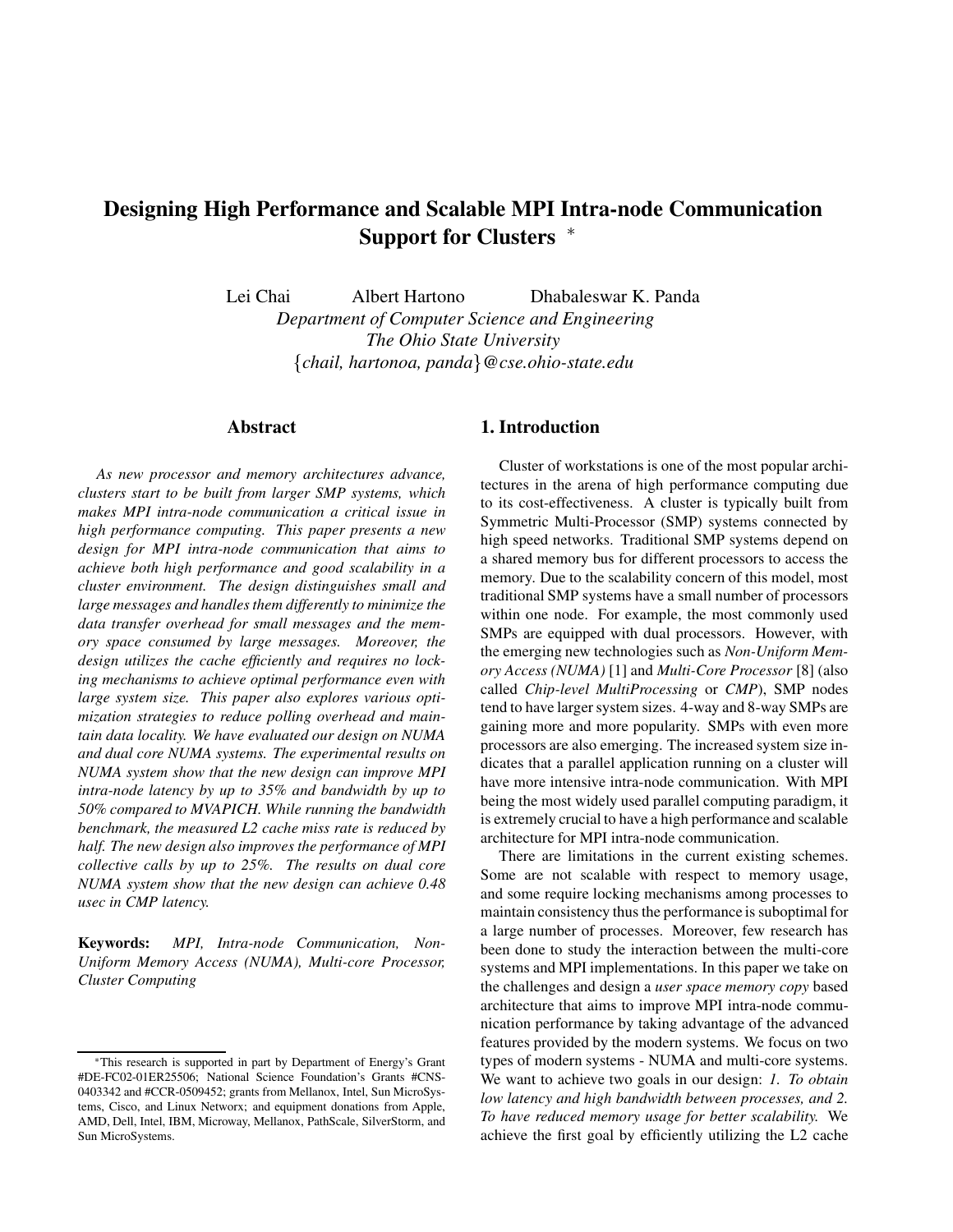and avoiding the use of lock. We achieve the second goal by separating the buffer structures for small and large messages, and using a shared buffer pool for each process to send large messages. We have also explored various optimization strategies to further improve the performance, such as reducing the polling overhead, and exploiting processor affinity for better data locality.

We have evaluated our design on NUMA and dual core NUMA systems. The experimental results on the NUMA system show that the new design can improve MPI intranode latency by up to 35% and bandwidth by up to 50% compared to MVAPICH. The L2 cache miss rate when running the bandwidth benchmark is reduced by half. The new design also improves the performance of MPI collective calls by up to 25%. We have also studied the impact of our design on the dual core NUMA system. The results show that the new design can achieve 0.48 usec in CMP latency.

The rest of the paper is organized as the following: In Section 2, we introduce some background knowledge, including advanced system architectures, MPI intra-node communication, and MVAPICH (high performance MPI over InfiniBand). We illustrate our design and the analysis of the design in Section 3. Performance evaluation and comparison are presented in Section 4. Related work is discussed in Section 5. And finally, in Section 6 we conclude and point out future work directions.

## **2. Background**

## **2.1. Advanced System Architectures**

Figure 1 illustrates a typical cluster that is built from SMPs. A parallel application running on a cluster can exchange data among processes through either intra- or internode communication. Traditionally, within an SMP node processors access the main memory through a shared bus. In recent years, new architectures are emerging to improve both the performance and scalability of SMP systems. In this section we briefly describe two of the major technologies: Non-Uniform Memory Access (NUMA) and multicore processor.

NUMA is a computer memory design where the memory access time depends on the memory location relative to a processor. Under NUMA, memory is shared between processors, but a processor can access its own local memory faster than non-local memory. Therefore, data locality is critical to the performance of an application. Modern operating systems allocate memory in a NUMA-aware manner. Memory pages are always physically allocated local to processors where they are first touched, unless the desired memory is not available. Solaris has been supporting NUMA architecture for a number of years [18]. Linux also



**Figure 1. An Illustration of a Cluster Built From SMPs**

started to be NUMA-aware from 2.6 kernel. In this paper we focus on Linux.

Multi-core processor technology is proposed to achieve higher performance without driving up power consumption and heat. It is also called *Chip-level MultiProcessing (CMP)*. Both AMD [2] and Intel [3] have multi-core products. In this architecture, two or more processor cores are integrated into a single chip. The processor cores on the same chip can have separate L2 caches, or they can share the same L2 cache. Cache-to-cache transfer between two processors on the same chip is much faster than that between different chips. Therefore, one of the key issues in taking advantage of the multi-core architecture is to efficiently utilize the L2 cache. Of course, efficient cache utilization is essentially a key issue to all kinds of platforms, including NUMA system.

#### **2.2. MPI Intra-node Communication**

There exist various mechanisms for MPI intra-node communication. These mechanisms can be broadly classified into three categories, namely *NIC-based loopback, kernel-assisted memory mapping,* and *user space memory copy* [11, 15].

The NIC-based loopback approach does not distinguish intra-node traffic from inter-node traffic. It depends on the NIC to detect the fact that the source and the destination processes are on the same node. The NIC then loopbacks the message instead of injecting it into the network. The kernel-assisted memory mapping approach takes help from the operating system kernel to copy the messages directly from one process' memory space to another. This approach can also deploy the copy-on-write optimization to reduce the number of copies. The third approach, user space memory copy, involves a shared memory region that the processes can attach to and use it as a communication chan-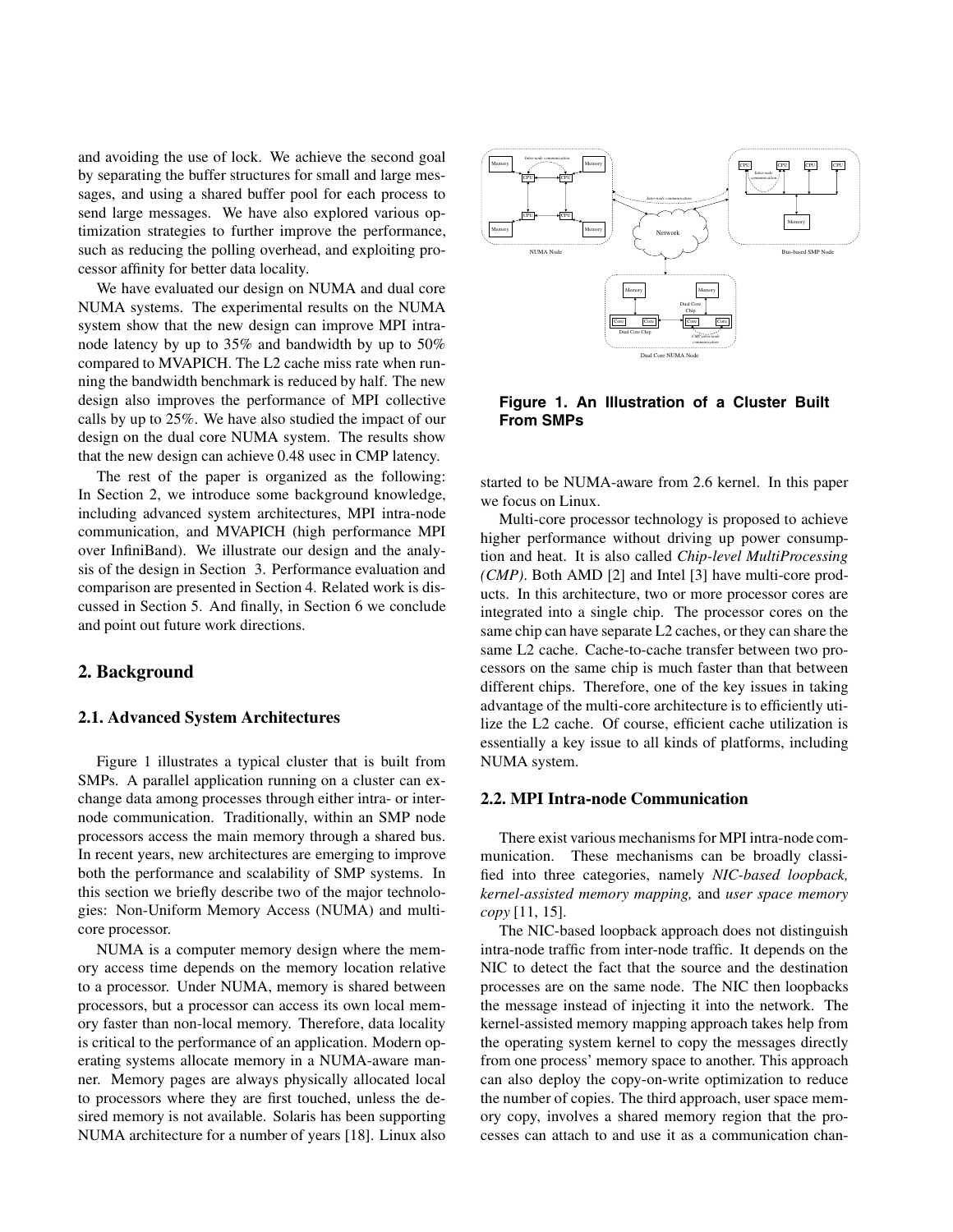

**Figure 2. Original Design of MVAPICH Intranode Communication**

nel. The sending process copies the messages to the shared memory region, and the receiving process copies the messages from the shared memory region to its own buffer.

The user space memory copy scheme has several advantages. It provides much higher performance compared to NIC-based loopback. In addition, it is more portable than the kernel-assisted memory mapping approach across different operating systems and versions, because it does not require any service directly from the kernel. Due to these advantages, many MPI implementations choose to use the user space memory copy approach for intra-node communication, such as MVAPICH [5], MPICH-MX [6], and Nemesis [10]. Our design is also based on user space memory copy. The drawback of the user space memory copy approach is that it usually depends on the processor to perform memory copy and can achieve less computation and communication overlap compared with the NIC-based loopback approach.

## **2.3. MVAPICH**

We incorporated our design into MVAPICH [5], a high performance MPI implementation over InfiniBand clusters. The implementation is based on MPICH [14]. MVAPICH is currently being used by more than 340 organizations across 28 different countries to extract the benefits of Infiniband for MPI applications.

Current MVAPICH utilizes a user space shared memory approach for its intra-node communication. Each pair of processes on the same node allocate two shared memory buffers between them for exchanging messages to each other. If *P* processes are present on the same node, the total size of the shared memory region that needs to be allocated will be *P\*(P-1)\*BufSize*, where *BufSize* is the size of each shared buffer. As an example, Figure 2 illustrates the scenario for four processes on the same node. Each process maintains three shared buffers represented with *RBxy*, which refers to a Receive Buffer of process *y* that holds messages particularly sent by process *x*.

The send/receive mechanism is straightforward as illustrated in Figure 2, where processes 0 and 2 exchange messages to each other in parallel. The sending process writes the data from its source buffer into the shared buffer corresponding to the designated process (Steps 1 and 3). After the sender finishes copying the data, then the receiving process copies the data from the shared buffer into its destination local buffer (Steps 2 and 4).

Message matching is performed based on *source rank*, *tag*, and *context id* which identifies the communicator. Message ordering is ensured by the memory consistency model and use of memory barrier if the underlying memory model is not consistent.

#### **3. Proposed Design**

In this section, we provide a detailed illustration of our proposed design. Our design goal is to develop a shared memory communication model that is efficient and scalable with respect to both performance and memory usage. In the following subsections, we start with the overall design architecture, followed by a description on how the algorithm of intra-node communication works. Design analysis and several optimization strategies are presented in the end of this section.

## **3.1 Overall Architecture**

Throughout this paper, we use a notation *P* to symbolize the number of processes running in the same node. Each process has  $P-1$  small-sized *Receive Buffers (RB)*, one *Send Buffer Pool (SBP)*, and a collection of  $P-1$  *Send Queues (SQ)*. Figure 3 illustrates the overall architecture, where four processes are involved in the intra-node communication. In this illustration, we use notations *x* and *y* to denote a process local ID. The shared memory space denoted as *RBxy* refers to a Receive Buffer of process *y*, which retains messages specifically sent by process *x*. A Send Buffer Pool that belongs to a process with local ID *x* is represented with *SBPx*. A buffer in the pool is called a *cell*. Every process owns an array of pointers, where each pointer points to the head of a queue represented with *SQxy*, which refers to a Send Queue of process *y* that holds data directed to process *x*.

The sizes of the receive buffer and the buffer cell as well as the number of cells in the pool are tunable parameters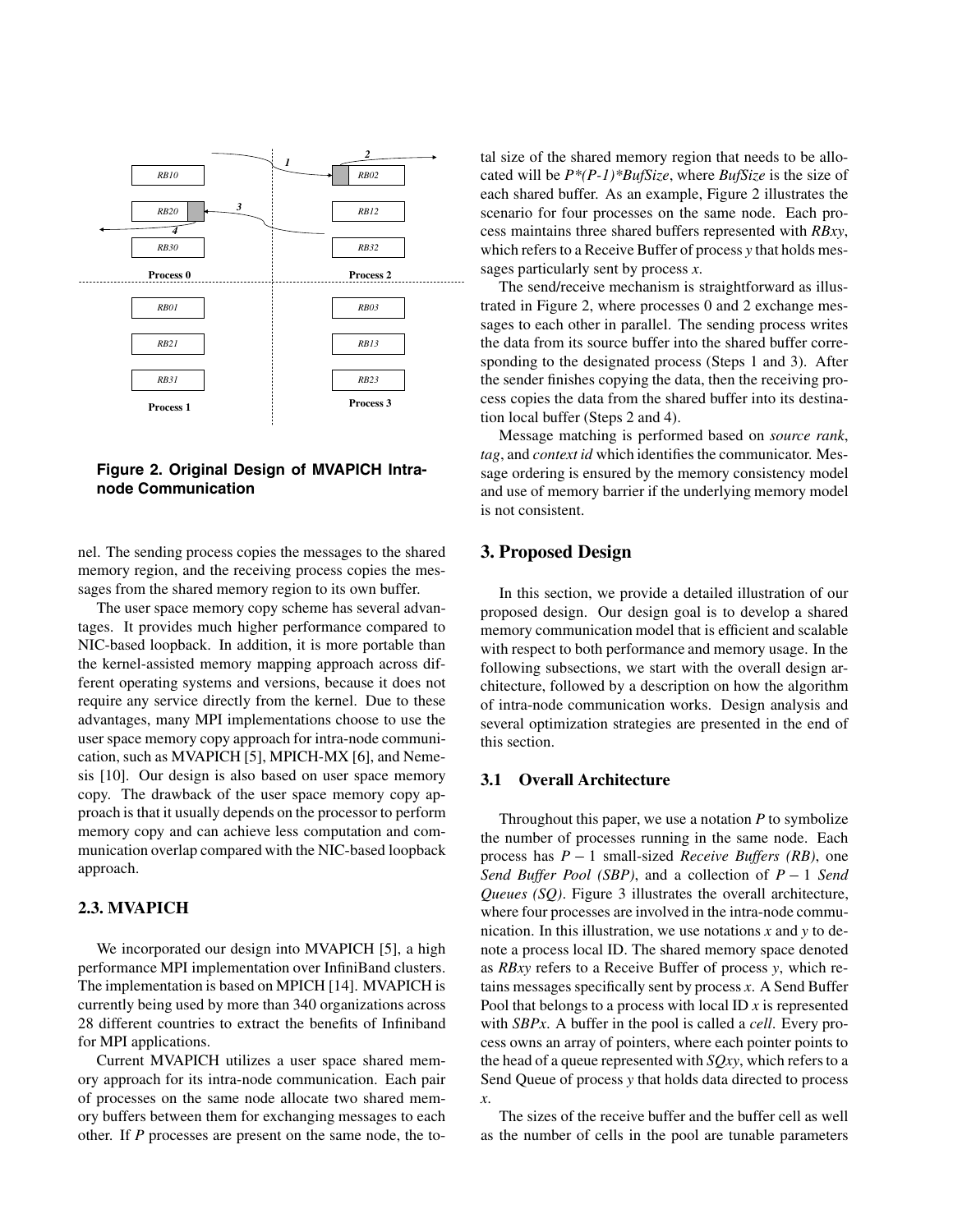

## **Figure 3. Overall Architecture of the Proposed Design**

that can be determined empirically to achieve optimal performance. Based on our experiments, we choose to set the size of receive buffer to be 32 KB, the size of the buffer cell to be 8 KB, and the total number of cells in each send buffer pool to be 128.

#### **3.2 Message Transfer Schemes**

From our past experience, transferring small messages usually occurs more frequently than large messages. Therefore, sending small messages should be prioritized and handled efficiently with the purpose of improving the overall performance. In our design, small messages are exchanged through copying directly into receiving process' receive buffer. This approach is so simple that extra overhead is minimized. On the other hand, as the message size grows, the memory size required for the data transfer increases as well, which may lead to performance degradation if it is not handled properly. Therefore, we suggest different ways of handling small and large messages.

The workflows of sending and receiving small and large messages are presented in the following.

**3.2.1. Small Message Transfer Procedure.** Figure 4 depicts how a small message is transferred by one process and retrieved by another. In this example, process 0 is the sender, while process 1 is the receiver. The figure does not show the processes 2 and 3 since they do not participate in the data transfer. The send/receive mechanism for small messages is straightforward as explained below.

1. The sending process directly accesses the receiving process' receive buffer to write the actual data to be sent, which is obtained from the source buffer.



### **Figure 4. Send/Receive Mechanism for a Small Message**



# **Figure 5. Send/Receive Mechanism for a Large Message**

2. The receiving process copies the data from its receive buffer into its final spot in the destination buffer.

This procedural simplicity minimizes unnecessary setup overhead for every message exchange.

**3.2.2. Large Message Transfer Procedure.** Figure 5 demonstrates a send/receive progression between two processes, where process 0 sends a message to process 1. For compactness, processes 2 and 3 are not shown in the figure since they are not involved in the communication process.

A sending procedure comprises of the following three steps:

- 1. The sending process fetches a free cell from its send buffer pool, copies the message from its source buffer into the free cell, and then marks the cell *busy*.
- 2. The process enqueues the loaded cell into the corresponding send queue.
- 3. The process sends a control message, which contains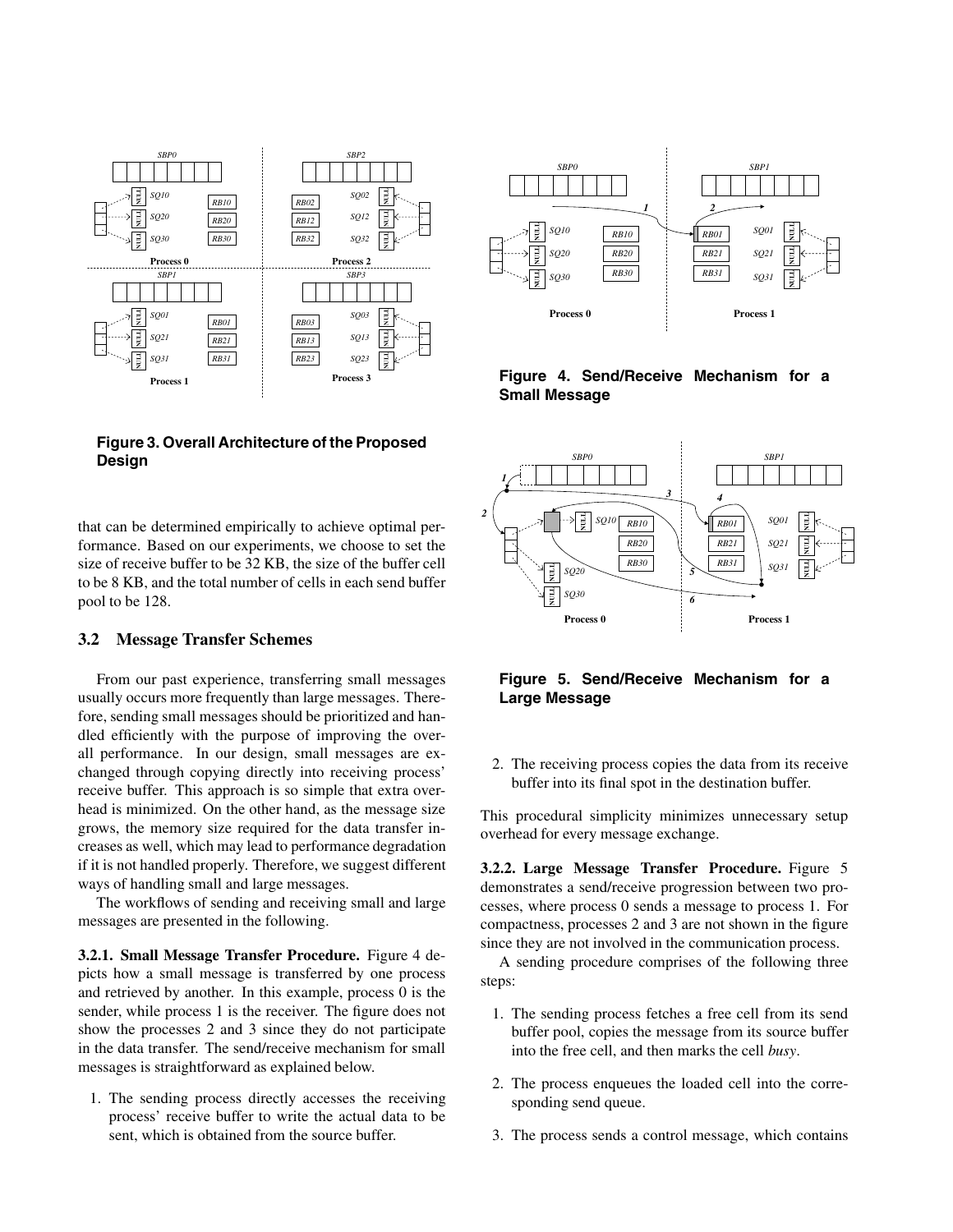the address location information of the loaded cell, and writes it into the receiving process' receive buffer.

A receiving procedure consists of the following three steps:

- 4. The receiving process reads the received control message from its receive buffer to get the address location of the cell containing the data being transferred.
- 5. Using the address information obtained from the previous step, the process directly accesses the cell containing the transferred data, which is stored in the sending process' send queue.
- 6. The process copies the actual data from the referenced cell into its own destination buffer, and subsequently marks the cell *free*.

In this design, when the message to be transferred is larger than the cell size, it is packetized into smaller packets, each transferred independently. The packetization contributes to a better throughput because of the pipelining effect, where the receiver can start copying the data out before the entire message is completely copied in.

In Steps 1 and 6, a cell is marked *busy* and *free*, respectively. A busy cell indicates that the cell has been loaded with the data and should not be disturbed until the corresponding receiver finishes reading the data in the cell; whereas a free cell simply indicates that the cell can be used for transferring a new message. After the receiving process marks a cell free, the free cell remains residing in the sending process' send queue, until reclaimed by the sender. The cell reclamation process is done by the sender at the time it initiates a new data transfer (Step 1). We call this cell reclamation scheme *mark-and-sweep*.

Transferring large messages utilizes *indirection*, which means the sender puts a control message to the receiver's receive buffer to instruct the receiver to get the actual data. There are two reasons to use indirection instead of letting the receiver poll both its receive buffer and the send queue corresponding to it at the sender side. First, polling more buffers adds unnecessary overhead; and second, the receiver needs to explicitly handle message ordering if messages come from different channels.

#### **3.3 Analysis of the Design**

In this section we analyze our proposed design based on the important issues in designing an efficient and scalable shared memory model.

**3.3.1. Lock Avoidance.** A locking mechanism is required to maintain consistency when two or more processes attempt to access a shared resource. A locking operation car-

ries a fair amount of overhead and may delay memory activity from other processes. Therefore, it is desirable to design a lock-free model.

In our design, locking is avoided by imposing a rule that only one reader and one writer exist for each resource. It is obvious that there are only one reader and one writer for each send queue and receive buffer, hence they are free from locking mechanism. However, enforcing one-reader-onewriter rule on the send buffer pools can be tricky. After a receiving process finishes copying data from a cell, the cell needs to be placed back into the sender's send buffer pool for future reuse. Intuitively, the receiving process should be the one that returns the cell back into the send buffer pool, however, this may lead to multiple processes returning free cells to one sending process at the same time and cause consistency issue. In order to maintain both consistency and good performance, we use a *mark-and-sweep* technique to impose the one-reader-one-writer rule on the send buffer pools, as already explained in Section 3.2.2.

**3.3.2. Effective Cache Utilization.** In this section we analyze the cache utilization for small and large messages respectively. In our design, small messages are transferred through receive buffers directly. Since the receive buffers are solely designed for small messages, the buffer size can be really small that it can completely fit in the cache. Therefore, successive accesses into the same receive buffer will result in more cache hits and lead to a better performance.

In the communication design for large messages, after the receiver finishes copying data out from the loaded cell, the cell will be marked free and reclaimed by the sender for future reuse. Since the sender can reuse cells that it used previously, there is a chance that the cells are still resident in the cache, therefore, the sender gets the benefit that it does not need to access the memory for every send. If the receiver also has the same cell in its cache, then the receiver also does not need to access the memory, because only cache-to-cache transfer is needed.

**3.3.3. Efficient Memory Usage.** We first illustrate the scalability issue in the current MVAPICH intra-node communication support. As we mentioned in Section 2.3, the current MVAPICH allocates a shared memory region of size  $P * (P - 1) * BufSize$ , where *BufSize* is the size of each receive buffer (1 MB by default). This implies that the shared memory consumption becomes huge for large values of *P*.

In contrast, the proposed design provides a better scalability as it only necessitates one send buffer pool per process, regardless of how many processes participate in the intra-node communication. The new design uses the same method as the original MVAPICH design for small message communication, which requires  $P * (P - 1)$  number of receive buffers. Despite such polynomial complexity, the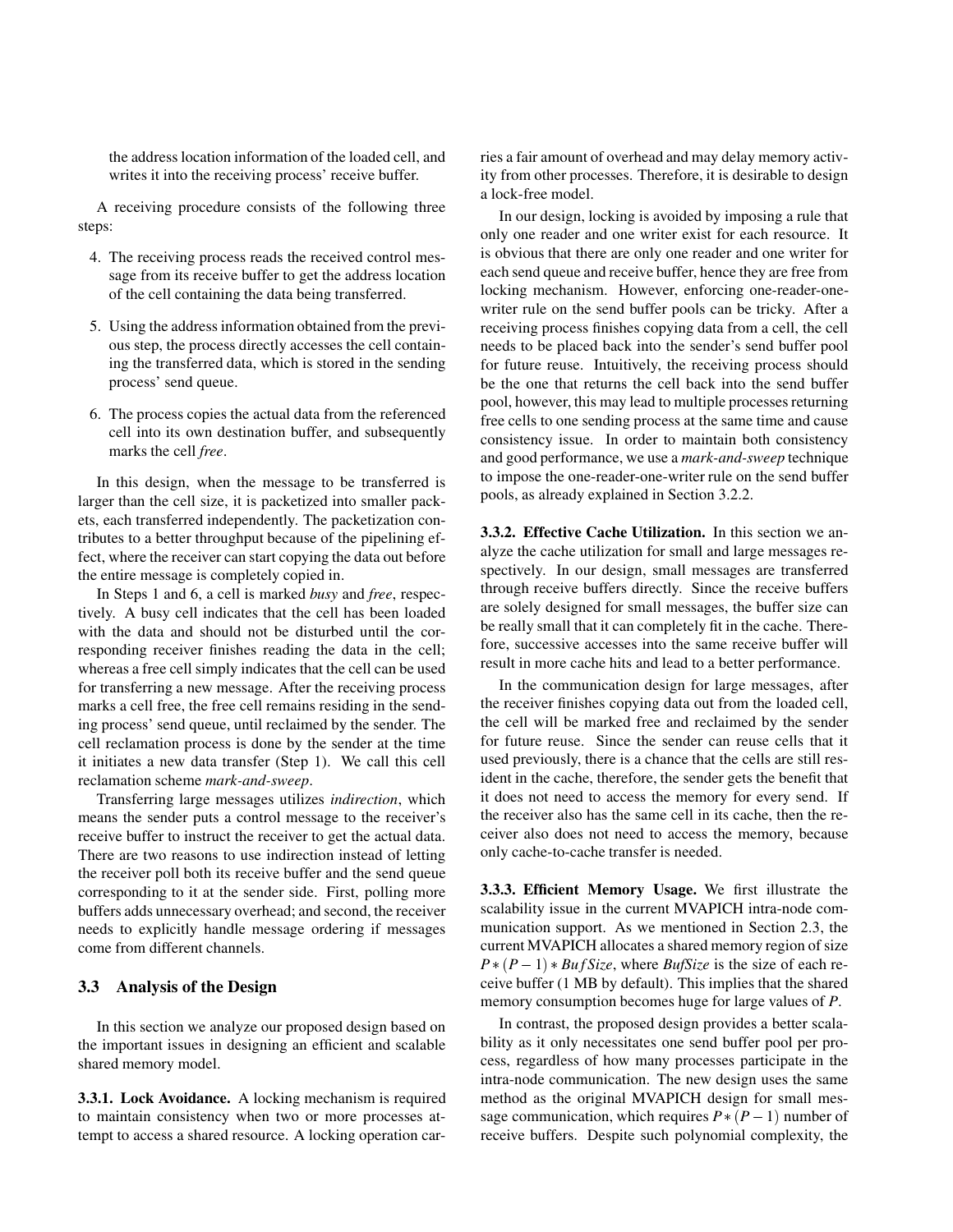

**Figure 6. Memory Usage of the Proposed New Design Within a Node**

total memory space pre-allocated for receive buffers is still low due to the small size design of receive buffers. It is to be noted that simply reducing the receive buffer size in MVAPICH is not practical because large messages will suffer from lack of shared memory space. Simply having a send buffer pool without the receive buffers might be also not efficient because small messages may waste a large portion of the buffer.

We calculated the total shared memory usage of both MVAPICH (the original design) and the new design. In Figure 6, we can observe that the shared memory consumption of the new design is substantially lower than the original design when the number processes that are involved in the intra-node communication gets larger.

#### **3.4 Optimization Strategies**

We discuss several optimization strategies to our design in order to further improve performance.

**3.4.1. Reducing Polling Overhead.** Each process needs to poll its receive buffers to detect incoming new messages. Two variables are maintained for buffer polling: *total-in* and *total-out*, which keep track of how many bytes of data have entered and exited the buffer. When *total-in* is equal to *total-out*, it means there is no new messages residing in the polled buffer. If *total-in* is greater than *total-out*, it means the polled buffer contains a new message. *total-in* can never be less than *total-out*.

In our design, every process has  $P-1$  receive buffers that it needs to poll. To alleviate this polling overhead, we arrange the two variables (i.e. *total-in* and *total-out*) associated with the  $P-1$  buffers in a contiguous array. Such arrangement will significantly reduce the polling time by exploiting cache spatial locality, where the variables can be accessed directly from the cache.

**3.4.2. Reducing Indirection Overhead.** Utilizing the indirection technique, which is explained in Section 3.2, results in additional overhead because, to retrieve a message, the receiving process needs to perform two memory accesses: to read the control message and to read the actual data packet. Our solution to alleviate this overhead is to associate only one control message with multiple data packets. But it is to be noted that if we send too many data packets before sending any control message, the receiver might not be able to detect incoming messages timely. Thus the optimal value of the number of control messages should be determined experimentally.

**3.4.3. Exploiting Processor Affinity.** As we mentioned in Section 2.1, NUMA-aware operating systems always try to allocate memory pages local to processors where they are first referenced. However, the operating system may migrate a process to some other processor at a later stage due to the reason of load balancing, thus make the process away from its data. To prevent process migration, we want to bind a process to a specific processor. Under Linux 2.6 kernel, this can be accomplished by using the *sched setaffinity* system call [12]. We apply this approach to our design to keep the data locality. Processor affinity is also good for multi-core processor systems, because it prevents a process migrating away from the cache which contains its data.

# **4. Performance Evaluation**

In this section, we present the performance evaluation of the proposed intra-node communication design on both NUMA and dual core NUMA clusters.

*Experimental Setup:* The NUMA cluster is composed of two nodes. Each node is equipped with quad AMD Opteron Processor (single core) running at 2.0 GHz. Each processor has a 1024 KB L2 cache. The two nodes are connected by InfiniBand. We refer to this cluster as cluster A in the following sections. The dual core NUMA cluster, referred to as cluster B, also has two nodes connected by InfiniBand. Each node is equipped with four Dual Core AMD Opteron Processor (two cores on the same chip and two chips in total). The processor speed is 2.0 GHz, and the L2 cache size is 1024 KB per core. The operating system on the two clusters is Linux 2.6.16. The MVAPICH version used is 0.9.7.

We compare the performance of our design to the design in MVAPICH. In the following sections, we refer to the design in MVAPICH as the *Original Design*, and the design proposed in this paper as the *New Design*. Latency is measured in unit of *micro second (us)*, and bandwidth is measured in *million bytes per second (MB/sec)*.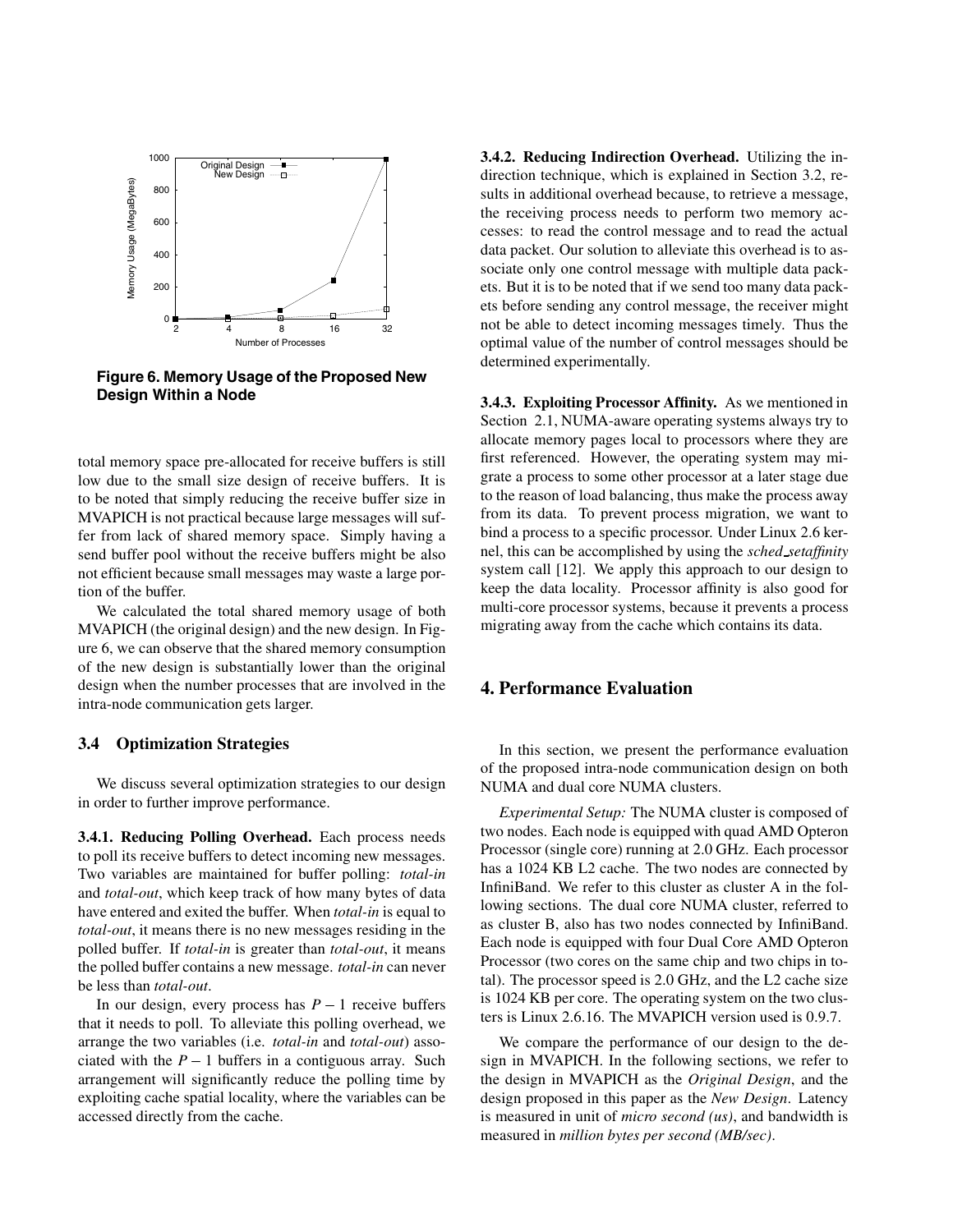

**Figure 7. Latency on NUMA Cluster**

#### **4.1. Latency and Bandwidth on NUMA Cluster**

In this section we evaluate the basic ping pong latency and uni-directional bandwidth on one node in cluster A. From Figure 7 we can see that the new design improves the latency of small and medium messages by up to 15%, and improves the large message latency by up to 35%. The bandwidth is improved by up to 50% as shown in Figure 8. The peak bandwidth is raised from 1200 MB/sec to 1650 MB/sec.

### **4.2. L2 Cache Miss Rate**

To further analyze the reason of the performance gain presented in Section 4.1, we measured the L2 cache miss rate while running the latency and bandwidth benchmarks. The tool used to measure the cache miss rate is *Valgrind* [4], and the benchmarks are the same as used in Section 4.1. The results are shown in Figure 9. The results indicate that a large portion of the performance gain comes from the efficient use of the L2 cache by the new design. This conforms well to our theoretical analysis of the new design discussed in Section 3.3.2.

#### **4.3. Impact on MPI Collective Functions**

MPI collective functions are frequently used in MPI applications, and their performance is critical to many of the applications. Since MPI collective functions can be implemented on top of point-to-point based algorithms, in this section we study the impact of the new design on MPI collective calls. The experiments were conducted on cluster A.

Figure 10 shows the performance of *MPI Barrier*, which is one of the most frequently used MPI collective functions. We can see from the figure that the new design improves *MPI Barrier* performance by 17% and 19% on 2 and 4 processes respectively, and the improvement is 8% on 8 processes. The drop of performance improvement on 8 processes is caused by the mixture of intra- and inter-node communication that takes place within the two separate nodes in cluster A. Therefore, only a fraction of the overall performance can be enhanced by the intra-node communication.

Figure 11 presents the performance of another important collective call *MPI Alltoall* on one node with 4 processes on cluster A. In *MPI Alltoall* every process does a personalized send to every other process. This figure shows that the performance can be improved by up to 10% for small and medium messages and 25% for large messages.

## **4.4. Latency and Bandwidth on Dual Core NUMA Cluster**

Multi-core processor is an emerging new processor architecture that few study has been done with respect to how it interacts with MPI implementations. Our initial research on such topic is presented next, and we plan to do more indepth analysis in the future. The experiments were carried out on cluster B.

Figure 12 demonstrates the latency of small, medium, and large messages respectively. *CMP* stands for *Chip-level MultiProcessing*, which we use to represent the communication between two processors (cores) on the same chip. We refer to communication between two processors on different chips as *SMP (Symmetric MultiProcessing)*. From Figure 12 we notice that CMP has a lower latency for small and medium messages than SMP. This is because when the message is small enough to be resident in the cache, the processors do not need to access the main memory, thus only cache-to-cache transfer is needed. Cache-to-cache transfer is much faster if two processors are on the same chip. However, when the message is large and the processors need to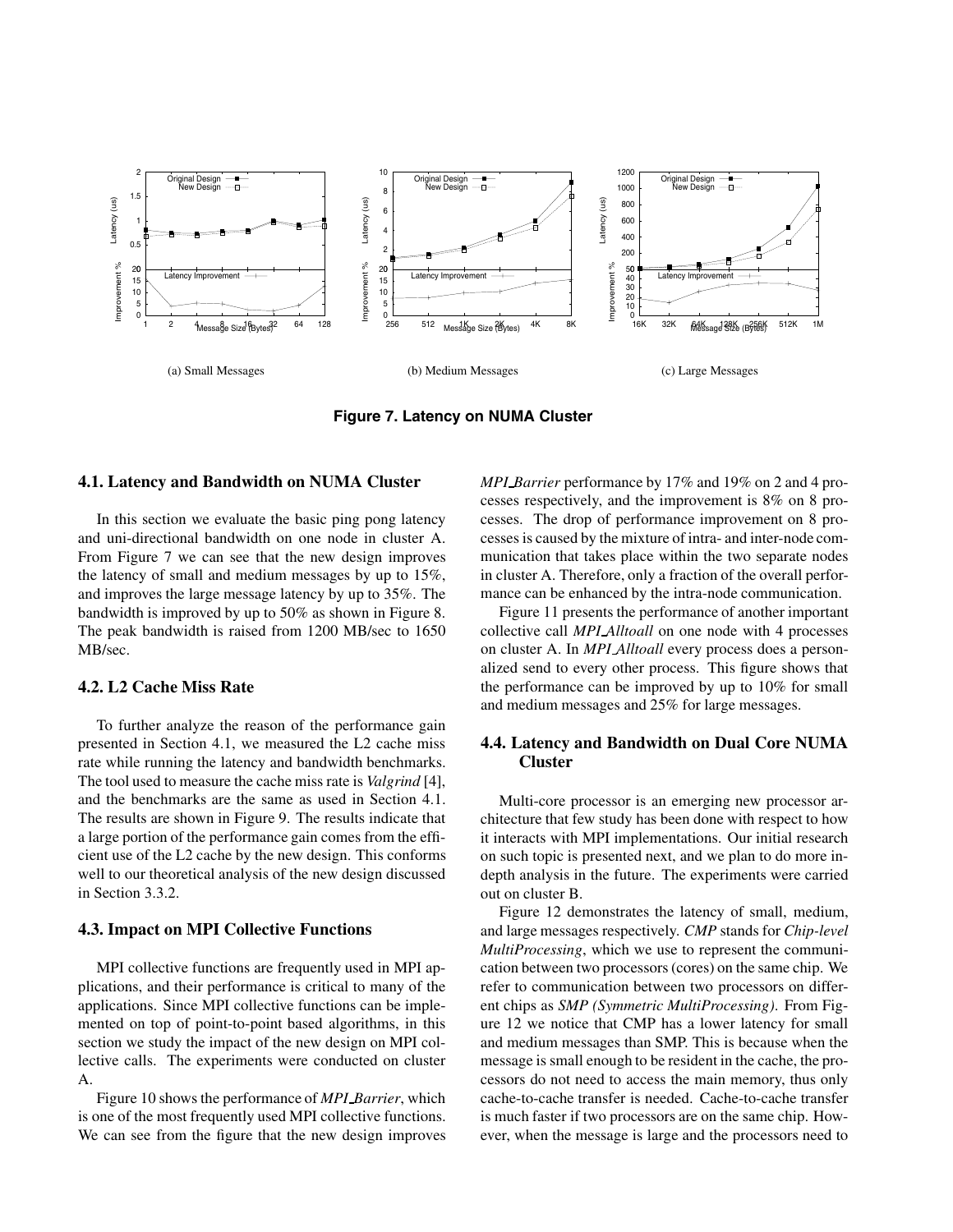

**Figure 8. Bandwidth on NUMA Cluster**



**Figure 9. L2 Cache Miss Rate**



**Figure 10. MPI Barrier Performance**



**Figure 11. MPI Alltoall Performance**



**Figure 12. Latency on Dual Core NUMA Cluster**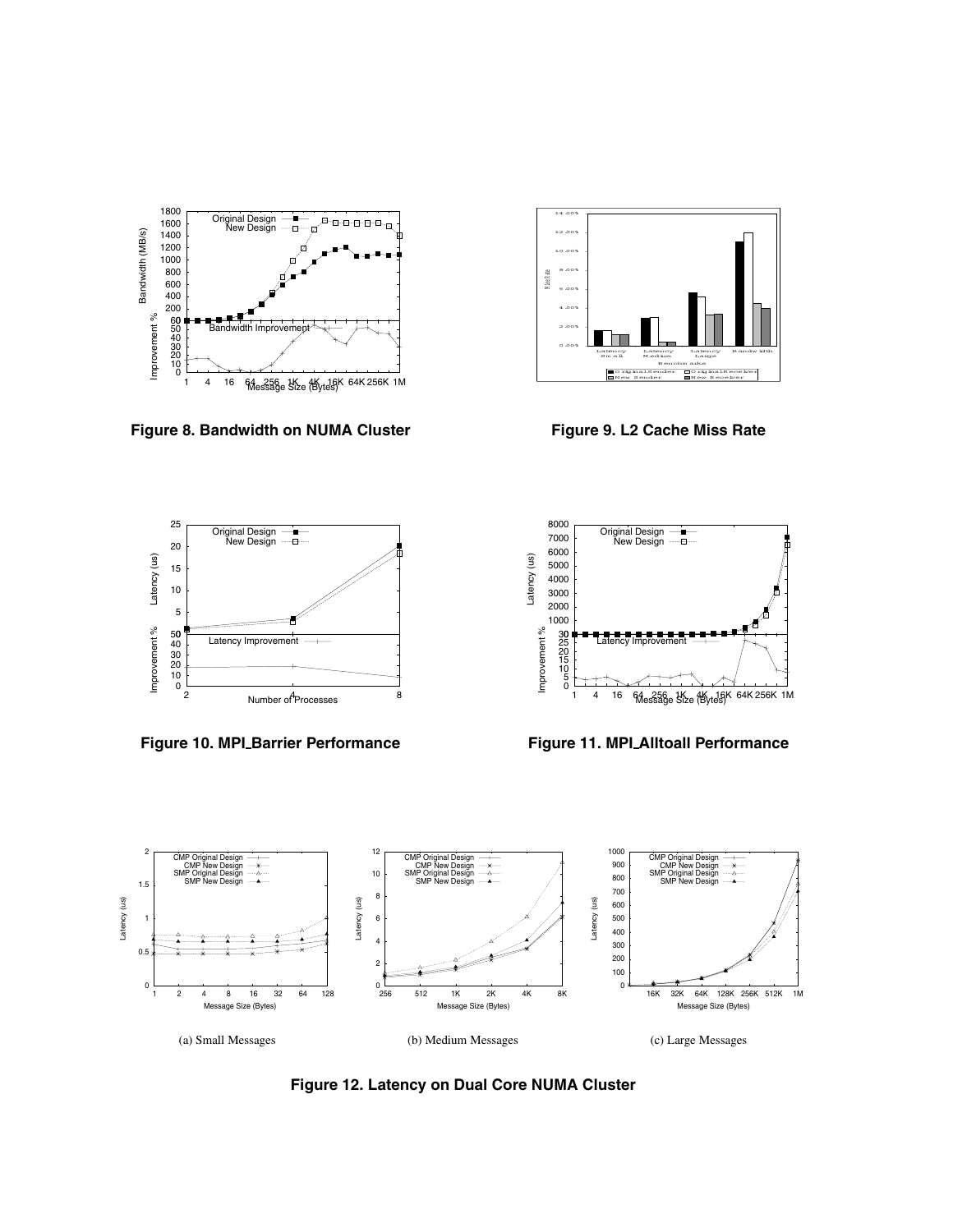access the main memory to get the data, CMP has a higher latency because the two processors on the same chip will have contention for memory. Figure 12 also shows that the new design improves the SMP latency for all message sizes. It also improves CMP latency for small and medium messages, but not for large messages. Further investigation is needed to fully understand the reason.

The bandwidth results, shown in Figure 13, indicate the same trend. Again, the new design improves SMP bandwidth for all message sizes, and CMP bandwidth for small and medium messages.

## **5. Related Work**

Some earlier work has been done to improve the performance of intra-node communication in cluster architectures. The work in [9] presents different mechanisms for data transfer in an SMP machine (i.e. copy through shared memory buffer, using message queues, the Ptrace system call, kernel module based copy, and a high speed network card) and has shown the performance evaluations for each technique. The intra-node communication design proposed in [15] makes use of Linux kernels to allow a kernel module to copy messages directly from one process's address space to another. [11] studied the polling overhead associated with MPI intra- and inter-node communication, and proposed an adaptive scheme for efficient polling. In [10], the authors implemented a new message passing communication subsystem for MPICH2 [7], called Nemesis, which makes use of copy through shared message queues as its intra-node data transfer, and uses atomic operations for process synchronizations. Our design model proposed in this paper is different from the Nemesis work in the sense that it transfers messages through both message queues and shared memory buffers, coupled with the indirection technique to avoid the use of locking and atomic operations. Moreover, our proposed design also features efficient cache utilization. In addition to Nemesis, many open source MPI projects have intra-node communication support, such as MPICH-MX [6], MPICH-GM [16], LAM/MPI [17], and Open MPI [13].

# **6. Conclusions and Future Work**

In this paper, we have designed and implemented a high performance and scalable MPI intra-node communication scheme that uses the system cache efficiently, requires no locking mechanisms, and has low memory usage. Our experimental results show that the proposed design can improve MPI intra-node latency by up to 35% compared to MVAPICH on single core NUMA systems, and improve bandwidth by up to 50%. The improvement



**Figure 13. Bandwidth on Dual Core NUMA Cluster**

in point-to-point communication also reduces MPI collective call latency - up to 19% for *MPI Barrier* and 25% for *MPI Alltoall*. We have also done initial study on the interaction between multi-core systems and MPI. From the experimental results we see that the design proposed in this paper can also improve intra-node communication performance for multi-core systems.

We plan to do application level evaluation on large-scale clusters in the future to study how the new design helps the MPI application performance. We also plan to do more in-depth investigation on MPI intra-node communication design for multi-core systems.

**Software Distribution:** *The design proposed in this paper will be available for downloading in upcoming MVAPICH releases.*

## **References**

- [1] http://lse.sourceforge.net/numa/faq/.
- [2] http://www.amd.com/.
- [3] http://www.intel.com/.
- [4] http://valgrind.org/.
- [5] MPI over InfiniBand Project. http://nowlab.cse.ohiostate.edu/projects/mpi-iba/.
- [6] MPICH-MX Software. http://www.myri.com/scs/downloadmpichmx.html.
- [7] MPICH2. http://www.mcs.anl.gov/mpi/.
- [8] Multicore Processor Technology. http://www.dell.com/downloads/global/power/ps2q05- 20050103-Fruehe.pdf.
- [9] Darius Buntinas, Guillaume Mercier, and William Gropp. Data Transfers Between Processes in an SMP System: Performance Study and Application to MPI. In *International Conference on Parallel Processing*, 2006.
- [10] Darius Buntinas, Guillaume Mercier, and William Gropp. The design and evaluation of Nemesis, a scalable low-